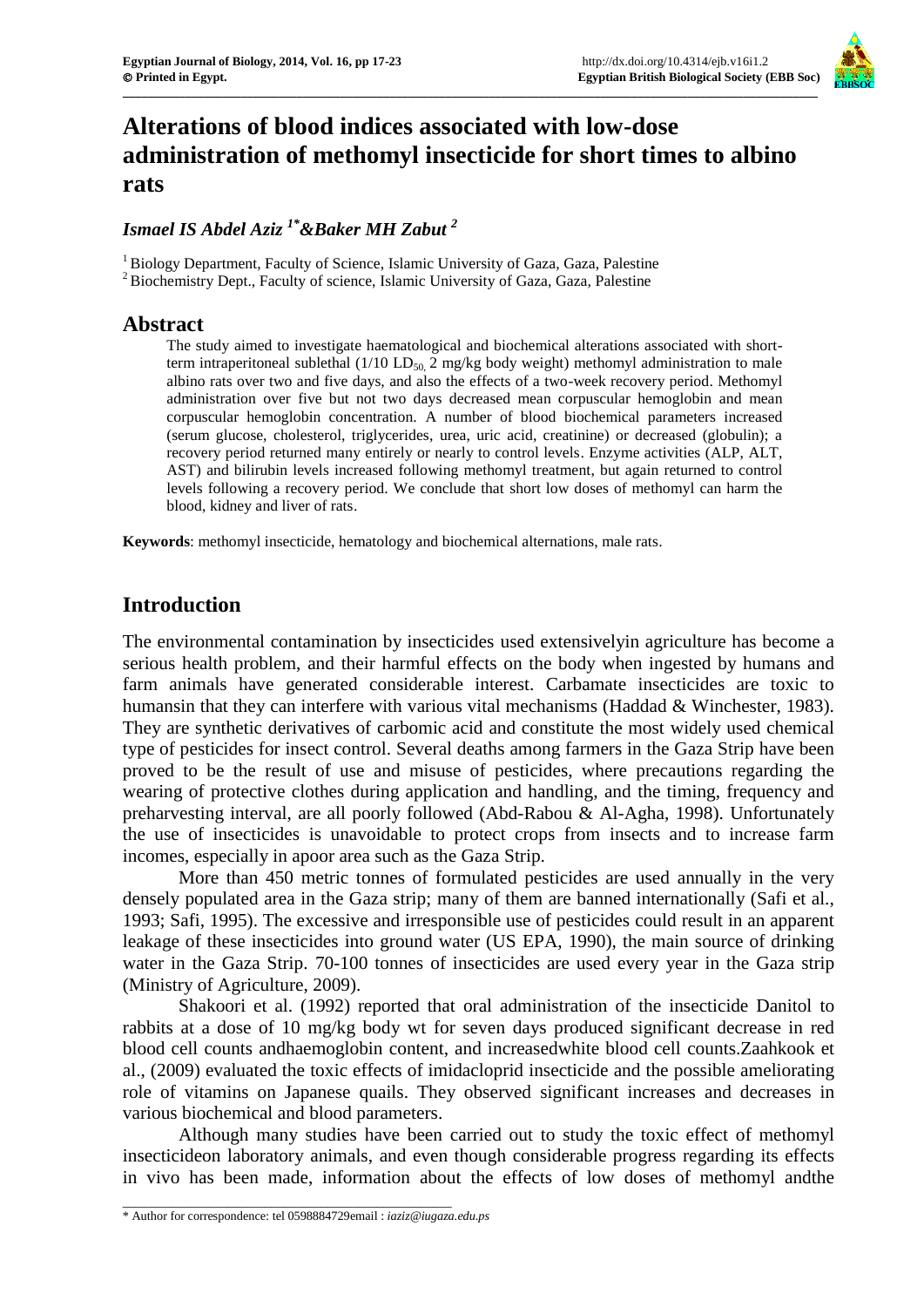recovery time oftreated animals is still controversial and unclear. The objective of the present study is, therefore, to assess haematological and biochemical changes in rats administrated low dose  $(1/10 \text{ LD}_5)$  of methomyl.

# **Materials & Methods**

The study used adult male *Rattus norvegicus* albino rats weighing 150-200 g,purchased from the breeding unit of the Biology Department, Faculty of Science, Islamic University of Gaza. Rats were left in the animal house for one week before experimentation to adapt to laboratory conditions. Animals were housed in plastic cages with wire mesh covers under the following conditions: temperature 20-21<sup>°</sup>C, relative humidity 40-60% and a photoperiod regime of 14L:10D. Cage bottoms were lined with freshly spread wood dust to absorb the urine. Rats were given free access to commercial balanced diet and water throughout the experimental period. They were divided into four groups, six per cage, as follows:Group I (control) injected intraperitoneally with distilled water; II - injected daily with methomyl (2 mg/kg bwt) for two days; III - injected daily with methomyl (2 mg/kg bwt) for five days; IV- injected daily with methomyl (2 mg/kg bwt) for five days and then left untreated for two weeks (to study the effects of recovery).

All chemicals used were of analytical grade, purchased from Sigma Chemical Company, Germany. The methomyl insecticide was obtained as a commercial product from local markets from Gaza city in sealed bottles.

At the end of the experiment, animals were decapitated and approximately 5 mL of blood collected into centrifuge tubes without any anticoagulant. The centrifuge tubes were left for about 15 min to allow blood coagulation. Clear serum samples were separated by centrifugation at 3000 rpm for 20 min and kept in the refrigerator for biochemical assays. Determinations of enzyme activities were carried out on fresh serum samples.For haematological tests, about 2 mL of blood samples were transferred into a tube containing dipotasium ethylene diamine tetra acetate (EDTA).Determination of haematological parameters was carried out using an automated 18-parameter hematology analyzer (ABX Micros 60 from Horiba ABX, France).

The blood indicesserum glucose, triglycerides and total cholesterol were determined using the methods described by Trinder(1969), Fossati & Prencipe (1982) and Allain et al. (1974), respectively. Serum urea measurement was based on the cleavage of urea with urease (Berthelot's reaction),following Faweett&Scott (1960).Serum uric acid was determined following the method described by Fossati et al (1980).Serum creatinine was measured without protein precipitation according to Bartels et al (1972).Serum total protein was determined according to the Biuret reaction as designed by Armstrong &Carr (1963).Kits were purchased from Biotech laboratories, UK.

Serum albumin was determined using RANDOX reagent kits, following the instruction manual and according to the method of Doumas et al. (1971). The concentrations of globulins  $(g/dL)$  were equal to total protein – albumin. The activities of serum aspartate transaminase (AST) and alanine transaminase (ALT) were determined according to the method of Reitman & Frankel (1957). The measurement of serum alkaline phosphatase (ALP)activity and bilirubin were based on the method of Bessey et al (1946).

Data were analyzed using SPSS version 13 for windows. One way ANOVA testedfor differencesamong the groups, particularly against the control.Differences were considered significant if  $p < 0.05$ .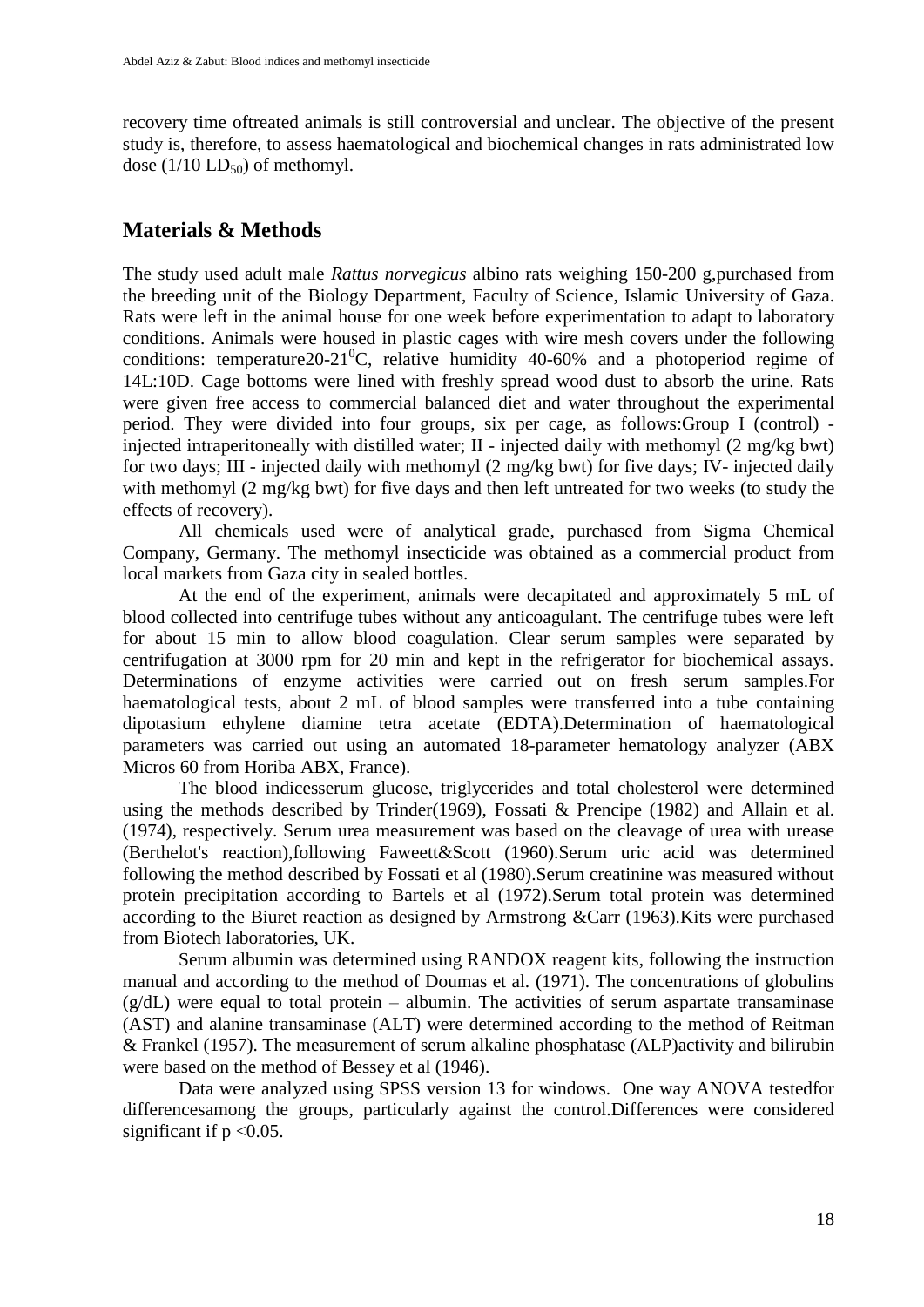# **Results**

The red blood cell count generally decreased in response to administration with methomyl insecticide, but changes were not significantly different from the control (Table 1). The decrease in red blood cell countwas slightly more pronounced after five days of methomyl administration. Many other indices also tended to decrease but only in the cases of the mean cell haemoglobin and mean cell haemoglobin concentration were these decreases significant, and only for the treatment of daily administration for five days (Table 1). There was a general increase in mean cell volume and white cell counts, but these were also not significant.

| <b>Hematological indices</b>                 |                      | <b>Experimental groups</b>     |                                 |                               |
|----------------------------------------------|----------------------|--------------------------------|---------------------------------|-------------------------------|
|                                              | Group I<br>(control) | <b>Group II</b><br>$(2$ doses) | <b>Group III</b><br>$(5$ doses) | <b>Group IV</b><br>(Recovery) |
| WBC count $(x10^3 \text{ cell/}\mu\text{I})$ | $6.77 \pm 0.24$      | $6.83 \pm 0.60$                | $6.90 \pm 0.33$                 | $6.71 \pm 0.45$               |
| RBC count $(x10^6 \text{ cell/}\mu\text{I})$ | $6.66 \pm 0.42$      | $6.38 \pm 0.29$                | $6.27 \pm 0.40$                 | $6.55 \pm 0.35$               |
| Hb(g/dl)                                     | $13.98 \pm 0.70$     | $12.65 \pm 0.51$               | $11.40 \pm 0.31$                | $12.82 \pm 0.26$              |
| Hematocrit (PCV) (%)                         | $38.77 \pm 1.02$     | $38.22 \pm 3.19$               | $36.95 \pm 2.93$                | $37.86 \pm 3.30$              |
| $MCV(f_i)$                                   | $58.21 \pm 0.37$     | $59.91 \pm 0.36$               | $58.93 \pm 0.45$                | $57.80 \pm 0.41$              |
| $MCH$ (pg)                                   | $20.99 \pm 0.39$     | $19.83 \pm 0.52$               | $18.18 \pm 0.58$ *              | $19.57 \pm 0.46$              |
| $MCHC$ (g/dl)                                | $36.06 \pm 0.40$     | $33.1 \pm 0.47$                | $30.85 \pm 0.65$<br>$\ast$      | $33.86 \pm 0.50$              |
| Platelets $(x10^3 \text{ cell/}\mu\text{I})$ | $676.5 \pm 66.4$     | $665.8 \pm 25.9$               | $652.0 \pm 49.7$                | $670.5 \pm 30.6$              |

**Table 1:** Haematological indices of adult male albino rats administered methomyl insecticide. All values were expressed as mean  $\pm$  s.e. (n=6 rats in all groups). Stars (\*) indicate values significantly different from the control ( $p<0.05$ ). WBC - white blood count; RBC -red blood cell count; Hb - haemoglobin; MCV - mean cell volume; MCH - mean cell haemoglobin; MCHC - mean cell haemoglobin concentration.

|                               | <b>Experimental groups</b>  |                                |                                 |                               |  |
|-------------------------------|-----------------------------|--------------------------------|---------------------------------|-------------------------------|--|
| <b>Blood chemical indices</b> | <b>Group I</b><br>(control) | <b>Group II</b><br>$(2$ doses) | <b>Group III</b><br>$(5$ doses) | <b>Group IV</b><br>(recovery) |  |
| Glucose $(mg/dl)$             | $128.51 \pm 4.38$           | $183.97 \pm 6.17$<br>$***$     | $192.0 \pm 5.18$<br>$***$       | $166.0 \pm 7.17$<br>**        |  |
| Cholesterol (mg/dl)           | $74.83 \pm 2.24$            | $76.44 \pm 4.13$               | $***$<br>$96.5 \pm 2.61$        | $***$<br>$90.5 \pm 3.35$      |  |
| Triglycerides (mg/dl)         | $61.50 \pm 3.60$            | $63.46 \pm 3.11$               | $68.70 \pm 2.13$<br>$\ast$      | $66.0 \pm 3.19$               |  |
| Urea $(mg/dl)$                | $26.83 \pm 0.79$            | $29.18 \pm 0.66$               | $31.0 \pm 0.75$<br>$\ast$       | $27.25 \pm 0.90$              |  |
| Uric acid (mg/dl)             | $1.30 \pm 0.07$             | $1.91 \pm 0.66$<br>$***$       | $2.55 \pm 0.04$<br>$***$        | $***$<br>$1.65 \pm 0.08$      |  |
| Creatinine (mg/dl)            | $0.43 \pm 0.06$             | $0.81 \pm 0.04$<br>$***$       | $***$<br>$0.95 \pm 0.07$        | $***$<br>$0.72 \pm 0.05$      |  |
| Total protein (mg/dl)         | $5.76 \pm 0.16$             | $5.41 \pm 0.13$                | $5.39 \pm 0.15$                 | $5.73 \pm 1.14$               |  |
| Total albumin (mg/dl)         | $3.50 \pm 0.12$             | $3.45 \pm 0.11$                | $3.46 \pm 0.12$                 | $3.49 \pm 0.15$               |  |
| Total globulin (mg/dl)        | $2.26 \pm 0.11$             | $1.95 \pm 0.12$ *              | $1.93 \pm 0.13$<br>$\ast$       | $2.24 \pm 0.12$               |  |
| ALP(U/L)                      | $386.7 \pm 14.3$            | $510.2 \pm 16.6$<br>$***$      | $659.5 \pm 17.7$<br>$***$       | $411.5 \pm 15.6$              |  |
| $ALT$ (U/L)                   | $136.33 \pm 5.83$           | $142.92 \pm 6.5$               | $156.11 \pm 7.2$<br>$\ast$      | $139.5 \pm 5.72$              |  |
| AST (U/L)                     | $32.50 \pm 1.52$            | $68.81 \pm 1.71$<br>**         | $43.14 \pm 2.19$<br>$***$       | $33.05 \pm 1.88$              |  |
| Bilirubin (mg/100ml)          | $0.48 \pm 0.05$             | $0.51 \pm 0.06$                | $0.56 \pm 0.04$<br>$\ast$       | $0.50 \pm 0.03$               |  |

**Table 2:** Chemical blood indices of adult male albino rats administered methomyl insecticide. All values represented as mean  $\pm$  S.E and % of change from the control

Methomyl caused a number of changes in blood chemical parameters (Table 2).There were significant increases in urea concentration, uric acid and creatinine, with changes in uric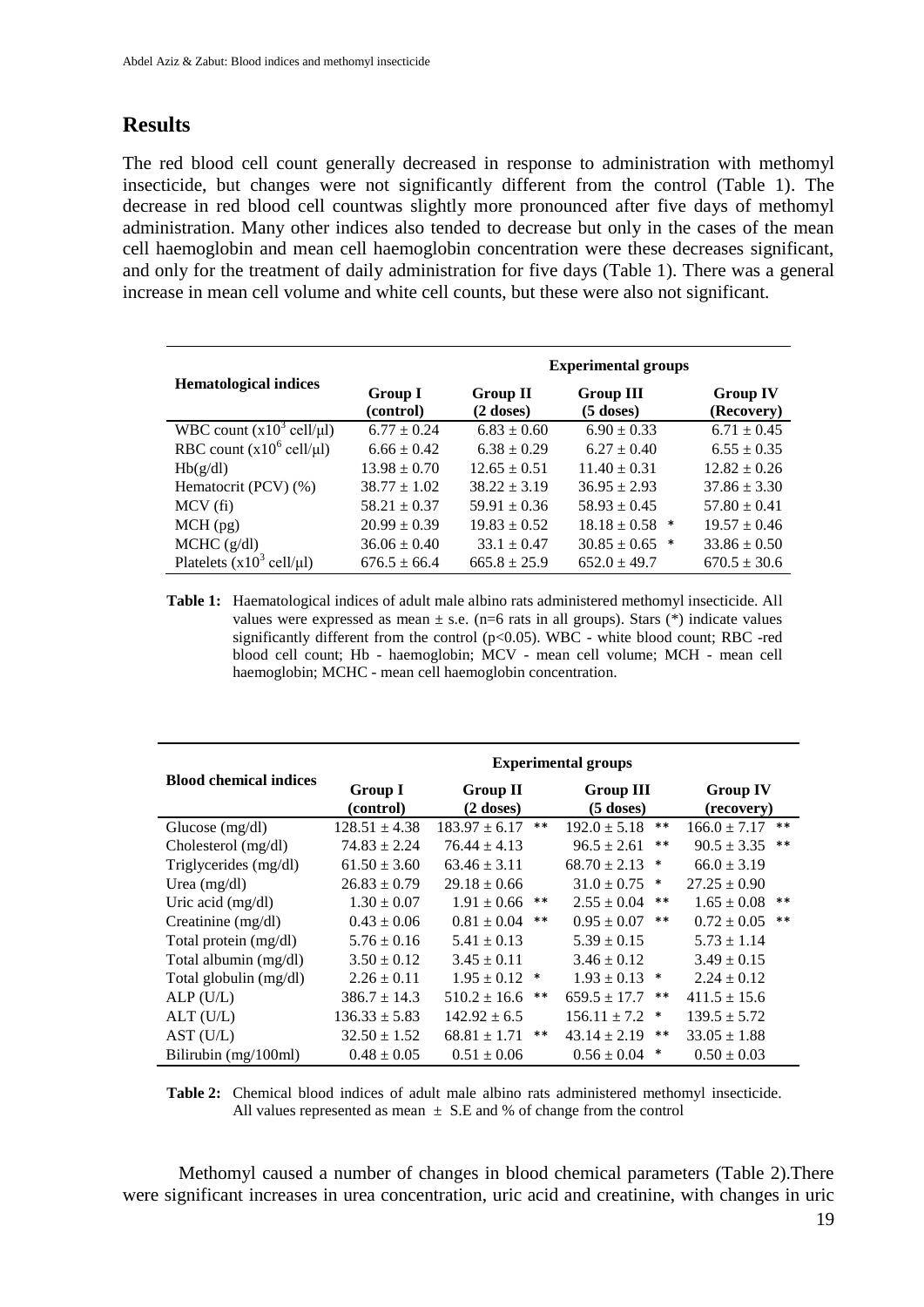acid being especially large. Methomyl also caused significant increases in glucose and cholesterol;the triglyceride content increased only after five days of treatment. There were also decreases in the levels of total protein, albumin and globulin concentrations compared to the control, but the changes were only significant globulin.

In general, the activity of ALT, AST and especially ALP increased in response to administration of methomyl insecticide (Table 2), but after a recovery period these indices were reduced and no longer significantly different from the control.

### **Discussion**

The red blood cell count showed a general but non-significant decrease in response to methomyl administration, unlike for other insecticides (Shakoori et al., 1992; Abdel Aziz, 2000). Thus we failed to confirm any inhibitory effect of methomyl on histogenesis. There was a decrease in haemoglobin, which should have lowered the oxygen supply to different tissues and resulted in low energy production. The decrease in haemoglobin in the corpuscles is perhaps due to impaired biosynthesis of haeme in the bone marrow. Significant decreases in red blood cell counts and haemoblobin content were shown in response to administration of similar levels of tamaron, parathion and confidor (Kerrit et al., 1999) and some other pesticides (Abdel Aziz, 2000; Yassin et al., 2002).

Several authors reported that a plastic anaemia and bone-marrow failure could occur following exposure to insecticides (Fishein, 1976; Jenkyn et al., 1979). Reevese et al. (1981) described cases of plastic anaemia and acute leukaemia in children associated with household insecticides. Similarly, Fisbein (1976) reported leucopenia in rabbits exposed to dithiocarbamate derivatives; Singh et al. (1992) reported significant decreases in several blood parameters after exposure of Indian catfish to low concentrations of propoxur; and Abul-Naser & Bassiouni (1994) reported similar decrease in response to Baygon spray. Insecticides may also inhibit delta-aminolevulinic acid dehydrates, which play a major role in haemosynthetic pathways (Chiba & Kikuchi, 1983).

Urea is the principal end product of protein catabolism. Enhanced protein catabolism and accelerated amino acid deamination for gluconeogenesis is probably an acceptable postulate to interpret the elevated level of urea. This elevation in urea might be also due to the destruction of red blood cells during the treatment. The presence of some toxic compounds may increase blood urea and decrease plasma protein (Varely, 1976; Ashour, 1999; Zaahkook et al., 2009). Elevation of blood urea is a good indicator for kidney diseases, but an increase in urea might also suggest that animals experienced hemoconcentration due to mild dehydration (Guilhermino et al., 1998). Serum uric acid levels exhibited significant increases in treated rats. This may be due to high degradation of purines, or an increase of uric acid levelscaused by an inability to excrete by the urinary system (Wolf et al., 1972). A rise in blood creatinine levels is observed with damage to functioning nephrons and impaired renal function (Ledwith et al., 1997).

 Methomyl caused a significant increase in glucose content of rat blood serum. Insecticides may directly or indirectly play a specific role in pancreatic secretion (Abdel Aziz, 2000). Gluconeogenesis produces glucose from the carbon skelton of glucogenic amino acids and glycolytic intermediates. The finding of high glucose levels means that there was a disturbance in carbohydrate metabolism.

The changes observed in serum triglycerides and cholesterol content in response to methomyl take place in the liver due to an imbalance between the normal rates of lipid synthesis, utilization and secretion (Glasser & Mager, 1972). The increment in cholesterol and triglyceride content agrees with those reported by Parker et al. (1984), Yassin et al. (2002) and Zaahkook et al. (2009).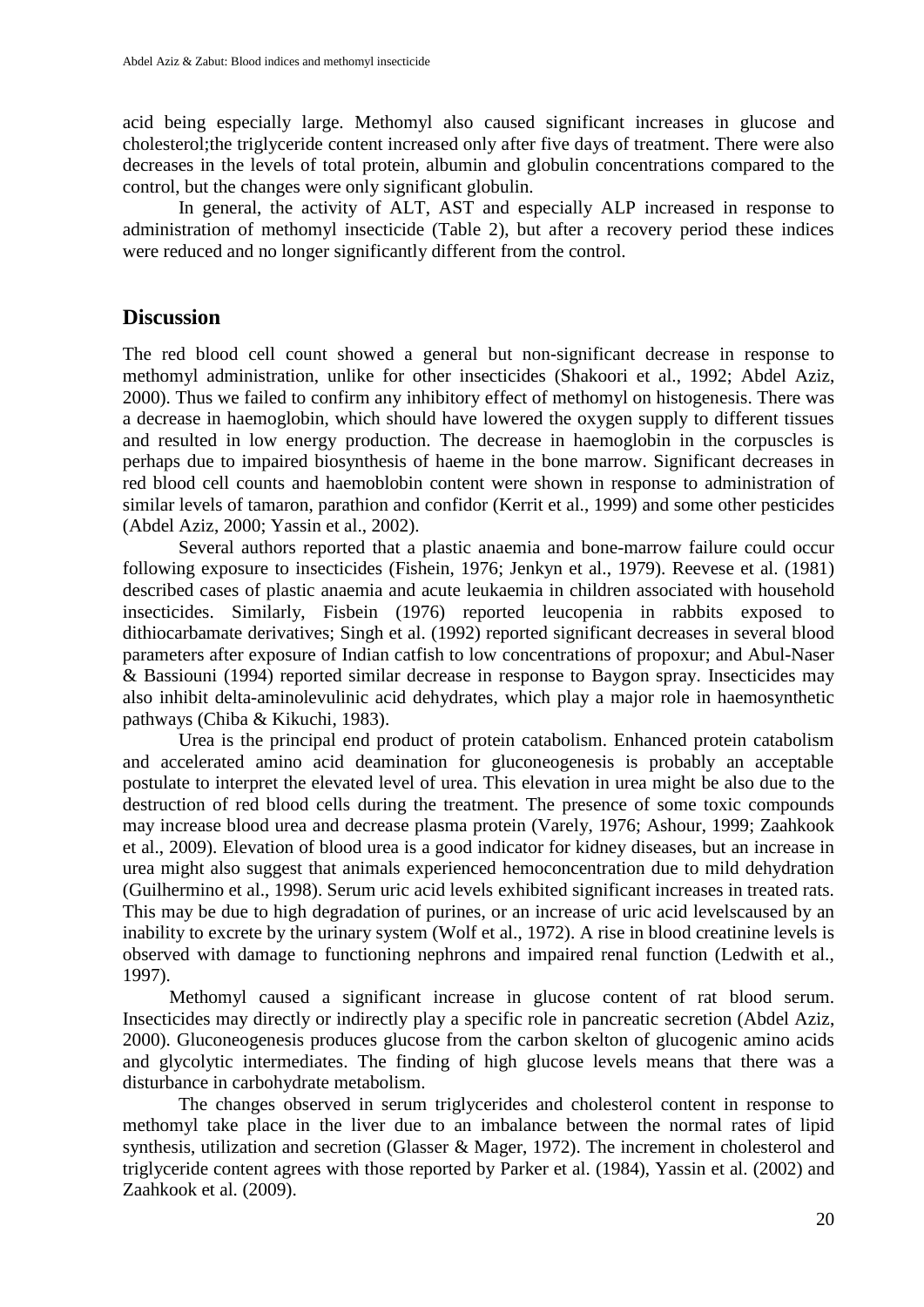Similar findingsof decreases in the levels of total protein, albumin and globulin concentrations were reported in other studies as a result of oral administration of various pesticide doses (Zaahkook et al., 2009; Esleem 2010). This decrease in serum total protein may be due to lowered synthesis of albumin and globulin in the liver in response to methomyl intake. It was reported that albumin levels are decreased in liver disease (Nyblom et al., 2004). The decrease in the rat blood proteins may be due to usage of different amino acids in production of antibodies in the liver in response to methomyl administration.

Serum ALT and AST are typically considered to be sensitive markers employed in the diagnosis of hepatotoxicity. The increases in ALT and AST activity in response to the administration of methomyl agree with those observed by Guilhermino et al. (1998) and Ashour (1999) for parathion administration. The elevation in serum transaminase activitywas also noticed by Regon et al. (1994) for carbaryl, which suggests liver injury (Guilhermino et al., 1998; Kutlu et al., 2005), and may be attributable to some cell damage leading to leakage of enzymes into the blood (Dewan et al., 2004).

Funakoshi et al. (1995) reported that parathion and cadmium increased serum enzymes (ALT, AST and ALP). Pesticide exposure causes liver damage and leakage of cytosolic enzymes from haepatocytes and other body organs into the blood (Dewan et al., 2004). Elevation of liver enzymes may also be due to increased gene expression due to the long-term requirements of detoxification of pesticides (Friedman et al., 2003). Bell & Freeman (1971) reported that a high ALP activity is known to occur in cells or tissues exhibiting either a high turnover or high anabolic rate. Kaur et al. (2006), Zaahkook et al. (2009) and Esleem (2010) reported that ALP increased during the first three weeks in animals treated with different doses of imidacloprid.

After a period of recovery after methomyl admiminstration, the previous changes in blood indices showed signs of reversal. Thus, fortunately, the various effects of short periods of exposure to methomyl in rats were relieved with time.

#### **Acknowledgements**

The author would like to thank Mr Al-Monther I. El-Hamedi for printing this manuscript.

#### **References**

- Abd El-Aziz I (2000) Hematological and biochemical study on rabbit post whole-body X-irradiation and treatment by *Nigella sativa* oil or olive oil. *Journal of PestControl & Environmental Sciences* 8(1): 56-84
- Abd Rabou A & Al-Agha M (1998) Environmental awareness in handling and application of pesticides among farmers in Rafah governorate-Gaza Strip. The Vth International HCH and Pesticide Forum, Bilbao, Spain. June, 25-27, 1998.
- Abul-Naser MS & Bassiouni SH (1994) Haematological and ultra-structural study on the effect of Propoxur (Baygon) on the bone marrow of male albino rats. *Egyptian Journal of Histology* 17(2): 389-402
- Allain CC, Poon LS, Chan CSG, Richmond W & Fu PC (1974) Enzymatic determination of total serum cholesterol. *Clinical Chemistry* 20(4): 470-72
- Armstrong WD & Carr CW (1963)*Physiological chemistry: laboratory directions*. 3rd ed. Minneapolis, Minnesota, USA: Burges Publishing Co.
- Ashour A (1999) Comparative study on the effect of some insecticides administration on protein content and some enzymes of rabbit's serum. *Annual Review for Arts, Science & Education, Faculty of Women, Ain Shams University: Science section* 20: 72-87
- Bartles H, Bohmer M & Heierli C (1972) Serum creatinine determination without protein precipitation. *Clinica Chimica Acta* 37: 193-197
- Bell DJ & Freeman BM (1971)*Physiology and biochemistry of the domestic fowl*. Vol. 2, Academic Press, London.
- Bessey OA, Lowry DH & Brock JM (1946) Method for the determination of alkaline phosphatase with five cubic milliliters of serum. *Journal of Biological Chemistry* 146:321
- Chiba K & Kikuchi M (1983) The *in vivo* effect of manganese and zinc-aminolevulinic acid dehydrate activity inhabited by lead. *Toxicology Letters* 20: 143-147
- Dewan A, Bhatnager VK, Mathur M, Chakama T, Kashyap R, Sadhu HG, Sinha SK& Saiyed HN (2004) Repeated episodes of endosulphan poisoning. *ClinicalToxicology* 42(4): 363-369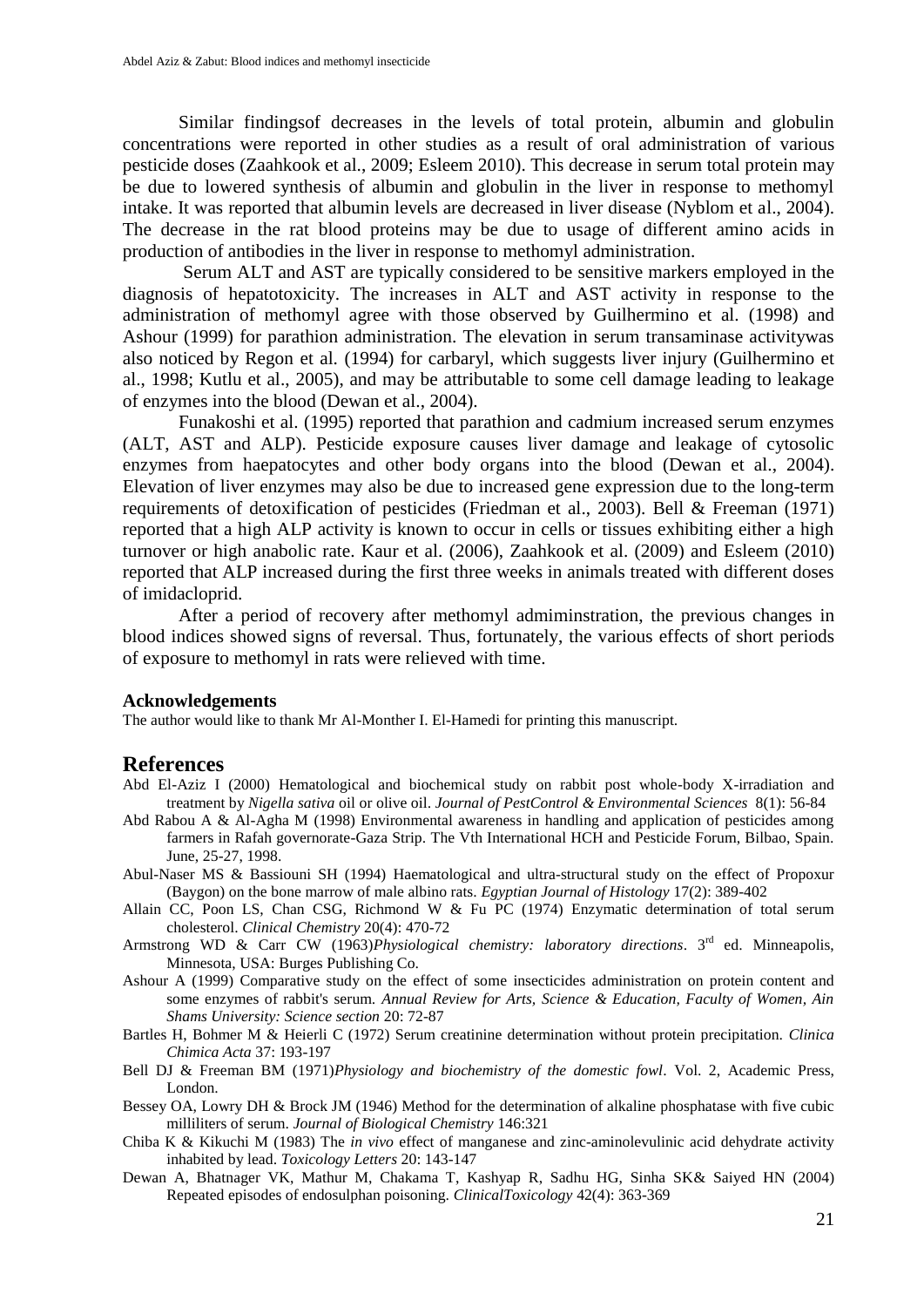- Dumas BT, Watson WA & Bis HG (1971) Albumin standards and the measurement of serum albumin with bromocresol green. *Clinica Chemica Acta* 31: 87-96.
- Esleem NE (2010) Physiological and histological studies on inidacloprid toxicity in male rabbits. MSc Thesis, Faculty of Science, Islamic University of Gaza, Gaza.
- Fawcett JK &Scott JE (1960) A rapid and precise method for the determination of urea. *Journal of Clinical Pathology* 13: 156-159
- Friedman LS, Brautbar N, Barach P, Wolfe A& Richter ED (2003)Creatine phosphate kinase elevations signaling muscle damage following exposures to anticholinesterases: 2 sentinel patients. *Archives of Environmental Health* 58(3): 167-71
- Fisbein L (1976) Environmental health aspects of fungicides I dithiocarbamates. *Journal of Toxicology & Environmental Health* 1: 713-735
- Fossati P, Prencipe L & Berti G (1980) Use of dichloro-2-hydroxy-benzenesulfonic acid/ 4-aminophenazone chromogenic system indirect enzyme assay of uric acid in serum and urine. *Clinical Chemistry* 26: 227- 231
- Fossati P& Prencipe L (1982) Serum trilycerides determined colorimetrically with an enzyme that produces hydrogen peroxide, *Clinical Chemistry* 28(10): 2077-8
- Funakoshi T, Ohta O, Shimada H& Kojima S (1995) Effects of dithiocarbamates and cadmium on enzymatic activities in liver, kidney and blood of mice. *Toxicology Letters* 78: 183-188
- Glaser G & Mager J (1972) Biochemical studies on the mechanism of liver poisons. II. Induction of fatty liver. *Biochemica & Biophysica Acta* 261: 500
- Guilhermino L, Soares AMVM, Caenalho AP& Lopes MC (1998) Effects of cadmium and parathion exposure on hematology and blood biochemistry of adult male rats. *Bulletin of Environmental Contamination &Toxicology* 60: 52-59
- Haddad LM& Winchester JF (1983) Clinical management of poisoning and drug overdose. WB Saunders &Co., Philadelphia, London, Toronto: 364-373.
- Jenkyn LR, Budd RC & Fein SH (1979) Insecticide/herbicide exposure, aplastic anemia and pseudotuour cerebri. Lancet, 18:368.
- Kaur B, Sandhu HS& Kaur R (2006) Toxic effects of subacute oral exposure of imidaclopid on biochemical parameters in crossbred cow calves. *Toxicology International* 13(1): 49-52
- Kerrit A, Yassin M, Abd El-Aziz I & Ashour A (1999) Hematological study on the effect of oral administration of some insecticides on rabbit's blood. *Annual Review for Arts, Science & Education, Faculty of Women, Ain Shams University: Science section* 20
- Kutlu S, Colakoglu N, Halifeoglu I, Sanadal S, Seyran AD, Aydin M & Yilmaz B (2005) Comparative evaluation of hepatotoxic and nephrotoxic effect of aroclors 1221 and 1254 in female rats. *Cell Biochemistry & Function* 25(2): 167-172
- Ledwith BJ, Pauley CJ, Wanger LK et al. (1997)Induction of cyclooxygenase-2 expression by peroxisome proliferators and non-tetradecanoylphorbol 12,13-myristate-type tumor promoters in immortalized mouse liver cells. *Journal of Biological Chemistry* 272: 3707-3714
- Ministry of Agriculture (2009) Palestinian National Authority, personal communication.
- Nyblom H, Berggren U, Balldin J et al. (2004) High Astialt ratio may indicate advanced alcoholic liver disease rather than heavy drinking alcohol. *Alcohol* 39: 336-339
- Parker CM, Piccirillo VJ, Kuriz SL, Graner FM, Gradiner T &Vangelde GA (1984) Six-month synthetic feeding study of fenvalerate in dogs. *Fundamentals of Applied Toxicology* 4: 577-58
- Reeves JD, Driggers AD & Kiley VA (1981) Household insecticides associated aplastic anaemia and acute leukemia in children (Letter). *Lancet* 8; 2(8241): 300-301
- Reitman S & FrankelS (1957) A colorimetric methid for the determination of serum glutamic oxaloacetic and glutamic pyruvic transaminases activity. *American Journal of Clinical Pathology* 28: 56-63
- Rigon AR, Reis M &Takahashi RN (1994) Effects of carbaryl on some dopaminergic behaviours in rats.*General Pharmacology* 25(6): 1263-1267
- Safi JM, El-Nahhal YZ, Soliman SA & El-Sebae AH (1993) Mutagenic and carcinogenic pesticides used in the agricultural environment of Gaza Strip. *Science of the Total Environment* 132: 371-380
- Safi JM (1995) Special problems associated with pesticide use and its management in Gaza Strip. *Journal of Occupational Medicine* 19: 267-276
- Shakoori AR, Butt U, Riffat R & Aziz F (1992) Toxic effects of short- term oral administration of Danitol on the blood and liver of rabbits. *Punjab University Journal of Zoology* 7: 13-26
- Singh NN,Srivastava AK &Srivastava AK (1992) Blood dyscrasia in fresh water Indian catfish *Heteropneustes fossilis* after acute exposure to a sublethal concentration of propoxur. *Acta Hydrobiologica* 34(1-2): 189-95
- Trinder P (1969) Determination of glucose in blood glucose oxidase with an alternative oxygen acceptor. *Annals of Clinical Biochemistry* 6: 24-27
- US Environmental Protection Agency (1990) National pesticide survey: summary results of EPA's national survey of pesticides in drinking water wells. Office of Water/Office of Pesticides and Toxic Substances.